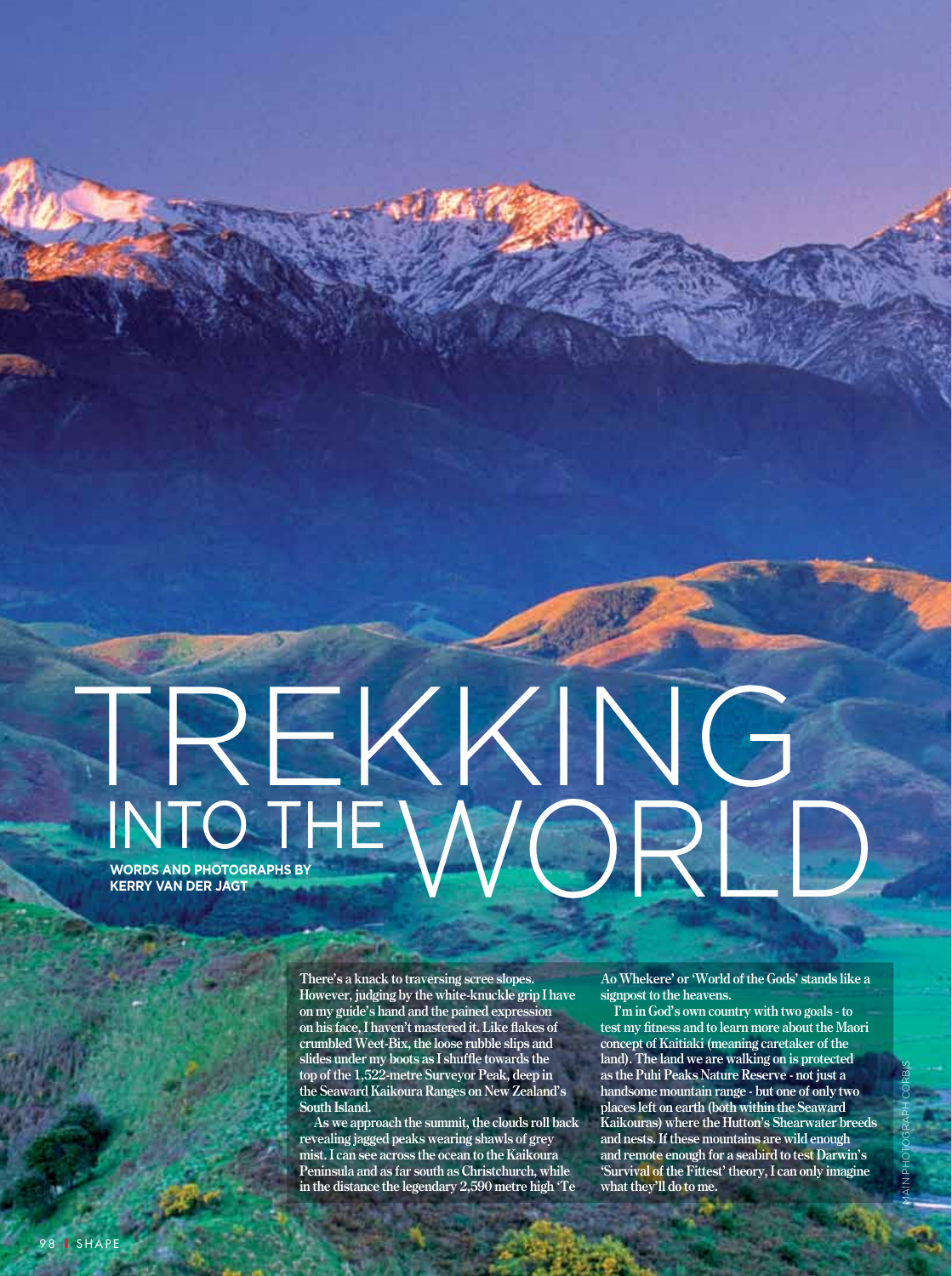# OF THE GODS

**"I'm in God's country to test my fitness . If these mountains are wild enough and remote enough for a seabird to test Darwin's "survival of the fittest" theory, I can only imagine what they'll do to me."**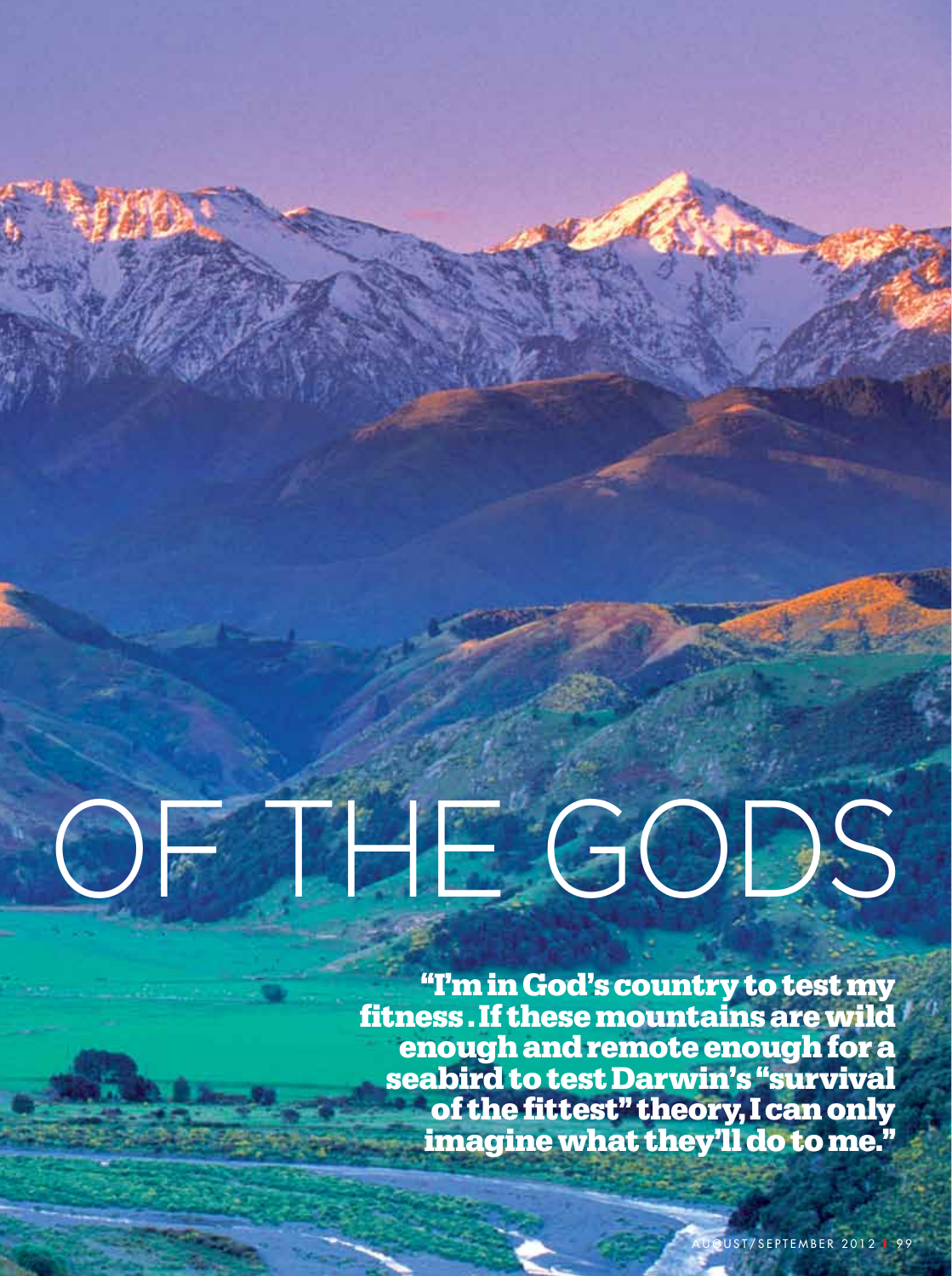

**The three-day guided Kaikoura Wilderness Walk begins at the woolshed at the historic Puhi Peaks Station, a remnant from the early farming days. It is a few hours drive north of Christchurch on the east coast and a 45 minute drive north of Kaikoura through the 'Valley of the Feathers'. Maori hunters named the valley for the feathers the moa, or puhi, (a now extinct flightless bird resembling the emu) provided for their cloaks.** 

**It's October and late in the walking season. Our small party of five includes me, a German honeymoon couple and our guides Lance and James.** 

**Day one is a six-hour hike from an elevation of 550m to our base for the night, Shearwater Lodge, a luxury eco-retreat set at 1000m. Carrying a light daypack (our luggage has been transported to the lodge), I set off at a cracking pace through the lowland shrubs and up the steep mountain trail. Conditioned to exercising indoors or in a hurry, I find it difficult to establish a relaxed walking rhythm. With legs and lungs on fire I hear nothing except the blood pounding in my ears and see little except my boots. "Slowly, slowly," suggests Lance, placing his steadying hand on my elbow. "Take your time to smell the tea trees."** 

**And so I do. I inhale the honeylike fragrance of the manuka tree, the lemony tang of kanukas and the** 



**pungent aroma of wet soil. I stare up at soaring mountains and down at rushing streams. And I listen - to bell birds and bush robins, chuckling streams and a boisterous breeze.** 

**As we walk Lance talks about the Hutton's Shearwater and points out the colony, just below the peak of Te Ao Whekere. These hardy little birds, the highest nesting seabirds in New Zealand, travel at 150 kilometres per hour, breed in burrows and every winter rocket over to Western Australia to loll about in the Indian Ocean.**

**With my head full of birds and bees we soon reach a clearing, Totara Saddle, where the lunch fairies have laid out hampers. Inside my lunch box is a handwritten note, "Take your time to enjoy the walk today," signed Nicky. It will be a punishing number of hours before I meet the owner of this message.**

#### WILDERNE n d edding tree s

**Sporting pink lipstick, pink T-shirt and a pink, skunk-like streak in her hair Nicky McArthur greets us on the steps of Shearwater Lodge with a basket of warm muffins and a cool drink. This is luxury hiking; not a wet tent or outdoor dunny in sight.** 

**The outdoor table is set with fresh fruit and nibbles, while through the window I can see the inviting glow of a roaring fire and I know that a hot shower awaits us. Set in a magnificent alpine valley, Shearwater Lodge sleeps a maximum of 12 guests in six rooms. With a cosy guest lounge, communal dining and outdoor deck this is down-toearth luxury at its comfortable best.** 

**As well as being the owner/operator of Shearwater Lodge, McArthur also runs Kaikoura Wilderness Walks, is a committee member of the Hutton's Shearwater Charitable Trust and, most importantly, is a trained cordon bleu chef. Over the next few days we indulge in locally sourced venison, salmon and crayfish, field mushrooms, vegetables from Kaikoura, cheeses and local wines. The salt, though comes from**